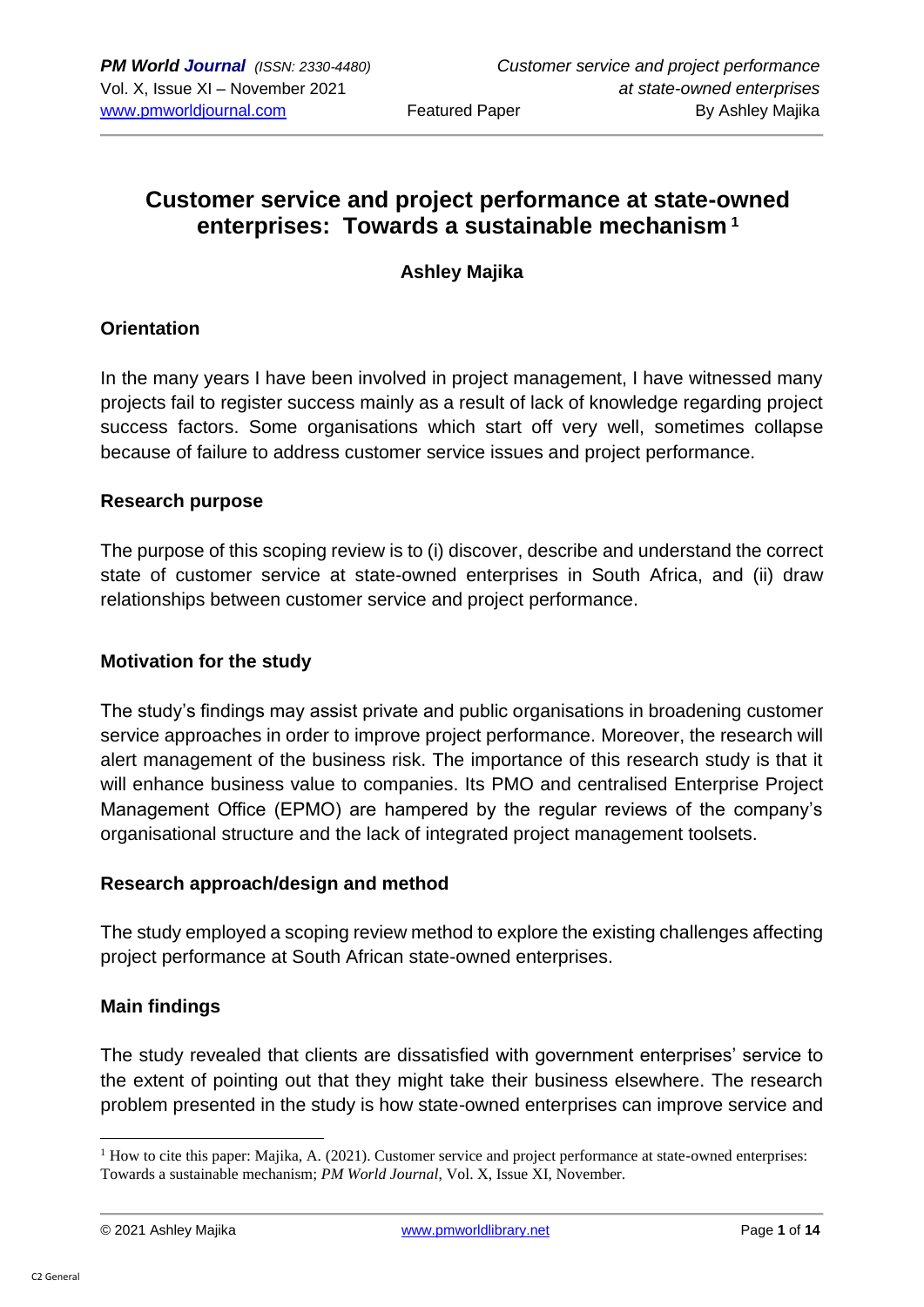project delivery by introducing service performance benchmarking and the best practice project methodology within its IT operational environment.

### **Practical/managerial implications**

The imperatives for service delivery and project delivery perspectives were highlighted in the literature review. The project performance measurement example: European Foundation for Quality Management (EFQM) excellence model; and balanced scorecard approach to project performance management, were also highlighted in the literature review. The organisational project management maturity and implication of capacity on service and project delivery was also highlighted. The issue of resources and competence within the organisation was found to be critical for the organisation to succeed and the issues pertaining to resources and competence need to be urgently addressed at government enterprises.

### **Contribution/value-add**

The potential significance of this research study is that it will add business value to stateowned enterprises. Business ethical values vary by company, and are defined largely by the behaviours and values that govern a business environment. In general, the business ethical values are a set of guiding principles that encourage individuals in an organisation to make decisions. The primary purpose of undertaking this research is to assist management at government enterprises in decision making and to solve organisational problems. The benefit that the organisations will achieve through this research study is an increase in revenue; minimising of risk; a decrease in expenses; acquiring new customers; improving significant knowledge; and adding financial value.

**Key words:** Customer service, project management, strategy

### **Introduction**

A project is a temporary endeavour undertaken to create a unique product, service or result. In a business-to-business relationship project, the capability of the project team in delivering the project outcomes to match the needs and requirements of the user of the project is believed to impact the satisfaction of the customer, which in this case is the user of the project deliverables (Heizer, Render & Munson, 2017). In managing a project, the project team needs to overcome many challenges that may cause the project to not achieve the intended outcome. These challenges are usually called project constraints that will impact customer satisfaction. There are six constraints that can be measured as the project performance achievement which are: scope, quality, schedule, budget, resources, and risks (Blanas, Koukoumialos & Kylindri, 2012). The capability of the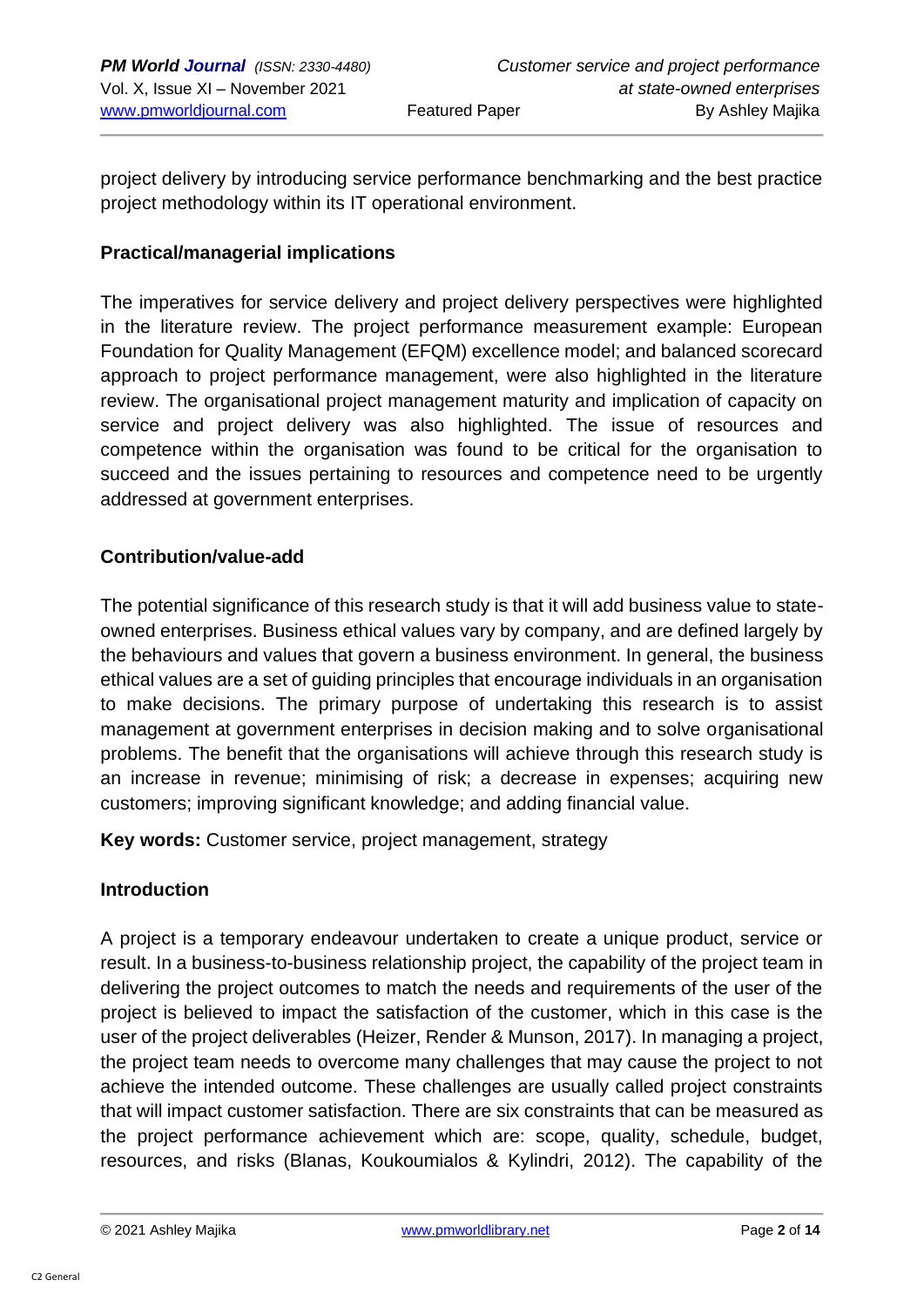performing project team in managing these constraints is assumed to be aligned with customer satisfaction and will be measured on this research (Blanas et al., 2012). With a capable project team to manage the project's scope, quality, schedule, budget, resources and risks, the higher the chances are of customers being satisfied (Vilkaite-Vaiton & Skackauskiene, 2020).

The period 1999-2007 focused mainly on project management methodologies, and the Enterprise Project Management Office (EPMO)'s role focused mainly on standards per main customer domains (Sekaran & Bougie, 2016; De Waal & Kourtit, 2013). With the rise in Enterprise Resource Planning (ERP) systems in South Africa, many state-owned enterprises have aligned their project management processes to the ERP best practice processes. These were followed Project Management Policies, introducing the role of the EPMO and establishing a comprehensive Project Management Guidebook based on Project Management Body of Knowledge (PMBOK). Currently, most state enterprises have their own project management methodologies which were established using a comprehensive Project Management Guidebook PMBOK. However, the problem is that most of the state-owned enterprises consistently fail to meet project deadlines, partly due to lack of capacity in the delivery of projects (Omarjee, 2018). However, the impact of these challenges on customer service could be huge. The key question which drives this study is what is the current state of customer service and project performance at stateowned enterprises in South Africa? And what mechanisms can be put in place to enhance service and project delivery? This scoping review will seek to address these questions through extant literature published in recent years.

### **Purpose of the study**

The purpose of this scoping review is to (i) discover, describe and understand the state of customer service and project performance at state-owned enterprises, and (ii) establish mechanisms that can be employed by the enterprises to enhance project delivery. The objectives of the study are thus:

- i. To establish the current state of customer service and project performance at State-owned enterprises.
- **ii.** To provide mechanisms that can be adopted to enhance customer service and project delivery at State-owned enterprises.

### **Literature review**

### **Customer service as a driver of service delivery**

Excellent customer service is the process by which an organisation delivers its services or products in a way that allows the customer to access them in the most efficient, fair,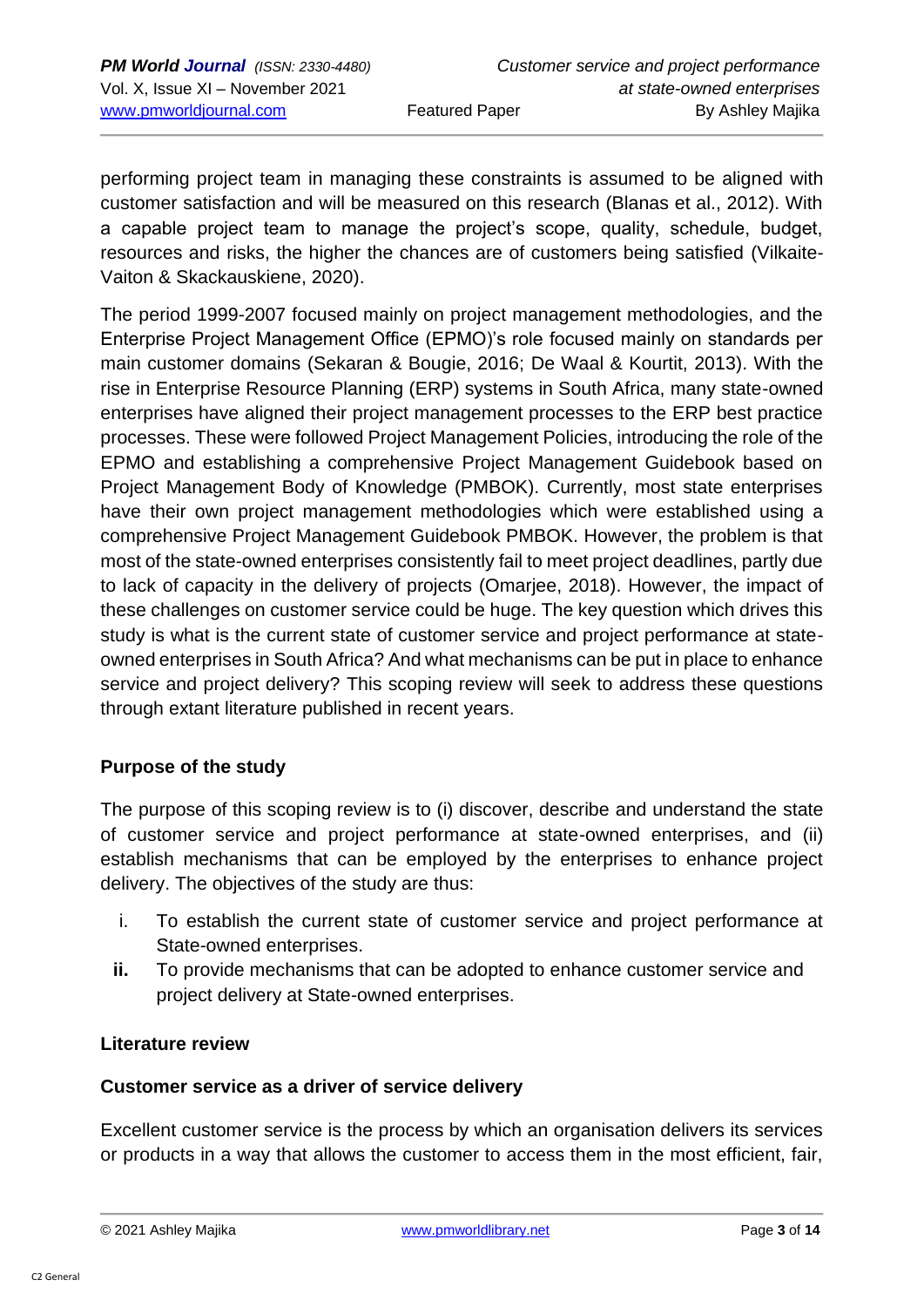cost effective, and humanly satisfying and pleasurable manner possible (Speer, 2006). Any successful company or employee understands that quality customer service is the foundation to the success of a business (Goodman, 2009). Good customer service is associated with many benefits that are not only limited to gaining trust with existing clients your current clients but it also helps to develop a wonderful referral system as customers spread the word about the business to other prospects (Vilkaite-Vaiton & Skackauskiene, 2020). Treating people fairly and with respect will have long-term benefits. Global business leaders such as Samsung are taking measures to enhance customer service.

As mySAP (2003) highlights, Samsung Electronics Corporation (Samsung) has implemented mySAP™ Customer Relationship Management (mySAP CRM) as the foundation for new integrated marketing campaigns around the globe, aimed at improving customer service and increasing brand awareness. Beginning in Europe and the Americans, Samsung leveraged the mobile sales, campaign management and interaction centre capabilities of mySAP CRM with its existing SAP enterprise applications to improve dialogue with its customers and accurately define target audiences. After ten years of implementing customer relationship management Samsung was nominated as one of the ten companies most often credited for 'excellent' service in the annual survey (Aho & money, 2013).

Managing the quality of products, services, and the accompanying delivery process can be proactively used to decrease the switching and defection of customers. This improvement in customer retention and satisfaction can be openly seen in the business performance. More importantly, addressing all failures before customers enter the service system can reverse the defection, thus improving customer retention (Edwards, 2009). According to Amini (2013), business without customers is not a business. Even a business with unhappy customers would not be a business for very long. It is in this context that this study seeks to investigate the level of customer service and project performance at state-owned enterprises in South Africa in order to propose a framework that can be adopted to enhance these services. Recent studies have identified the lack of customer satisfaction in state-owned enterprises. One of the key challenges identified is the service and project delivery (Amini, 2013). The lengthy turnaround time in project delivery often caused by lack of resources discourages from doing business with the state enterprises (Edwards, 2009).

Turning a customer service strategy into reality is a key challenge for organisations. Customer service is a competitive strategic weapon for any organisation. However, it is a major challenge for achieving, one which most senior managers have experienced. Leaders and managers are responsible and accountable for developing a customerdriven workforce as a key role of customer service. It is vital for the organisation to design a customer service strategy that will bring the customer closer. Some of the key questions posed by Leggett (2013) are: how do you know how well your customer service offering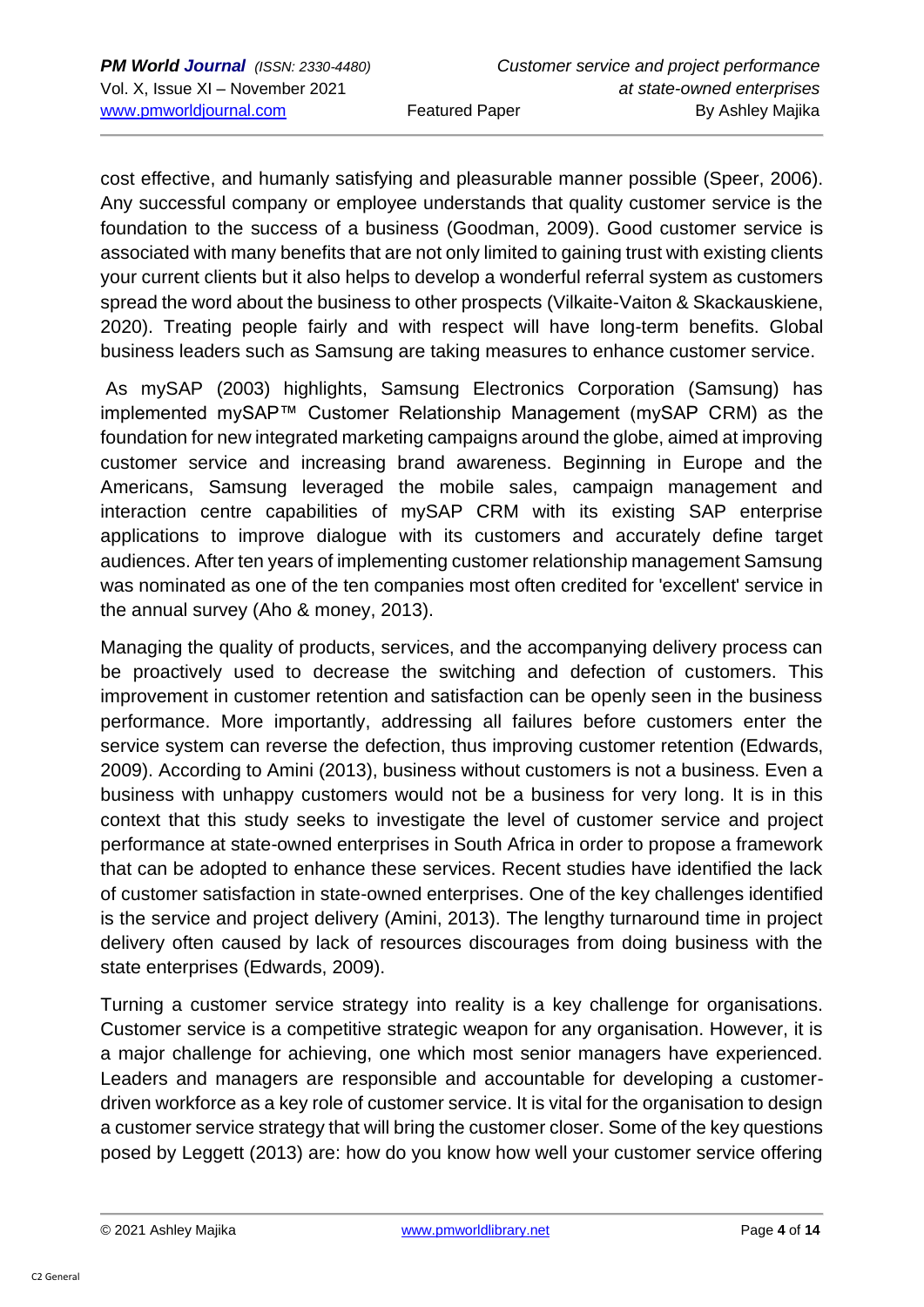compares with best practices? How do you know what to do to differentiate yourself from your competitors? In responding to these questions, Leggett (2013) proposed a Best Practices Framework that one can use to access current capabilities. Legget (2013) adds a further comment on the topic that, there is an associated tool from a Microsoft Excel spread sheet. The tool allows organisations to evaluate themselves against 150 best practices organised. For the organisation to accomplish service excellence the organisation must create excellent service as a priority and ensure that their service leaders and customer service managers have the compulsory skills to support all customers.

### **Service delivery performance measurement**

LeRoux and Wright (2010: 584) indicate that organisations which can demonstrate a range of performance measures, along with good governance mechanisms "should be able to strategically manage and make decisions in the best interests of their organisation and its stakeholders" The overall aim of service delivery is to demonstrate efficiency, effectiveness; to ensure that both long and short-term measures, as well as financial and non-financial measures are in place (Greiling, 2010; Taylor & Taylor, 2014). However, achieving these standards is a challenge for many organisations. Efficiency, defined as how effectiveness is achieved in relation to the resources used (Wadongo & Abdel-Kader, 2014). The dimension of service quality is vital to any organisation. Customers' expectations and perceptions are measured across these five dimensions using questionnaires. These five dimensions help us to visualize better and analyse the services provided to customers. All dimensions are important to customers, but some are more important than others.

Baston (2013) mentions the five dimensions of service quality namely: reliability, assurance, tangibles, empathy and responsiveness. Tangibles refer service quality that can be seen to be perceptible by touch or a visible existence (Khan & Fasih, 2014). For example, information and communication technology (ICT), company employees, tools and sites which are applied differently by service providers and experienced differently by consumers.

Reliability implies the process in which service provider remains faithful in rendering services to its customers can be considered as the reliability dimension of service quality (Khan & Fasih, 2014). Reliability has an impact on trust and the overall impression left in the mind of a customer after service consumption (Abd-El-Salam, et al., 2013). Assurance, according to Khan and Fasih (2014), is the process of acquired knowledge being showcased by staffs in executing their term of preferences during service delivery can be highly assuring to customers. This gives customers the confidence that the service delivery representative will perform his/her duty professionally and ethically. Naidoo (2014) argues that not all customers have the expertise to understand the quality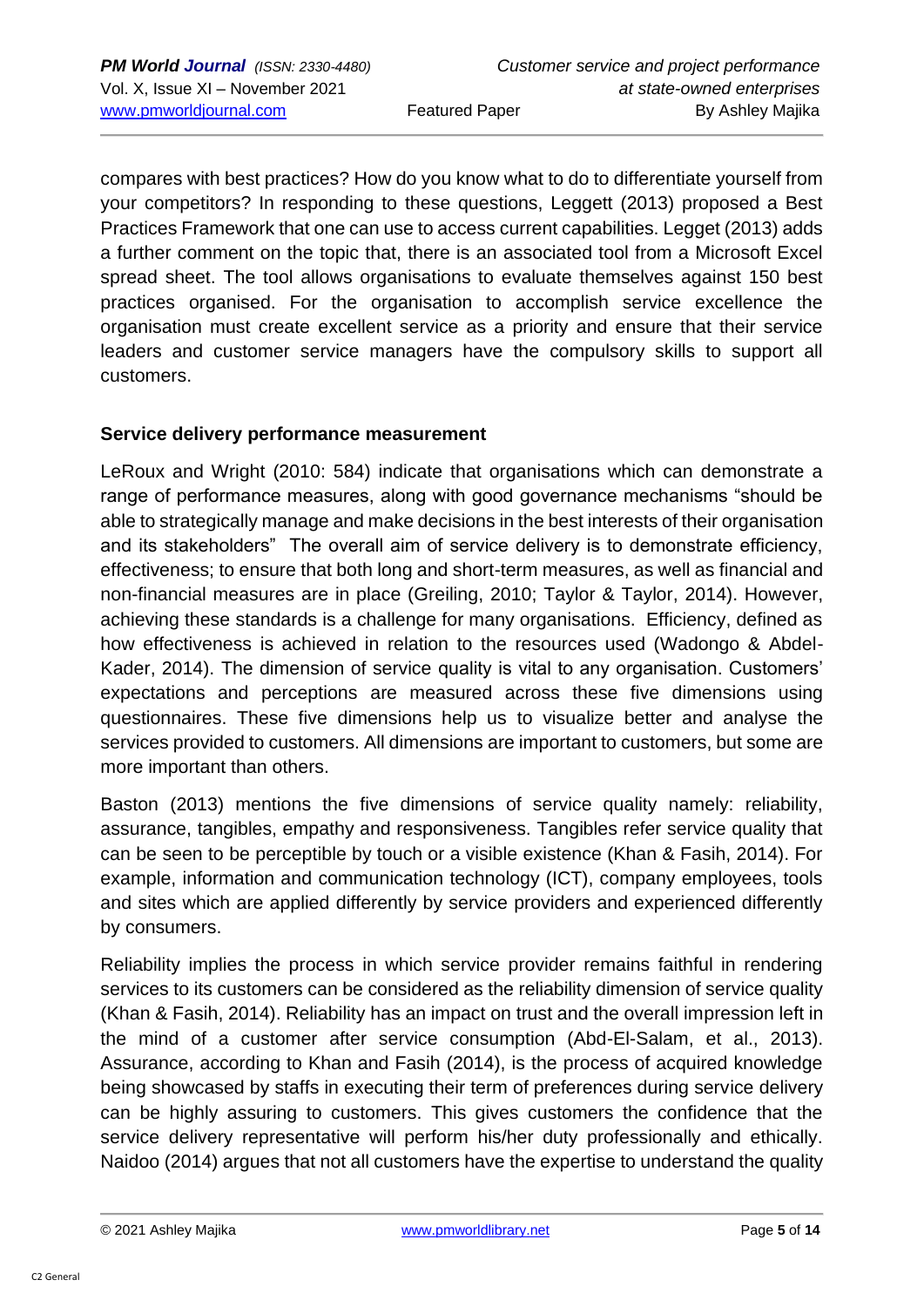of service and values they received, and as such may require effective communication or personal explanations to understand the value they receive. This service quality dimension is performed through the people aspect of service quality (Kaura, et al., 2012).

Empathy refers to the ability for service delivery firms to pay attention to individual customer problems and demands, then address these issues effectively (Khan & Fasih, 2014). The way the company takes responsibility to address problems faced by their customers on an individual or group level is classified as empathy. This service quality dimension is perceived through the people aspect of service quality (Kaura, et al., 2012). Finally, responsiveness refers to the process in which service providers react quickly to resolve customer problem positively within a given time is called responsiveness (Blery, et. al., 2009). This dimension of service quality is perceived through the people aspect of service quality. However, information technology advancement like emails, webpage and customer service interface improves the responsiveness of service delivery firm (Kaura, et al., 2012). This study seeks to understand the interplay between customer service and project performance at state enterprises in South Africa and the above mentioned service delivery variables are key in the overall success of a project and achievement of customer satisfaction.

### **Research design**

This study used the explanatory research as it was appropriate to help discover, describe and understand the state of customer service and project performance at state-owned enterprises in South Africa. Several challenges affecting these enterprises result in poor service delivery healthcare workers include post-traumatic disorders, stress, low job satisfaction and low moral ((Kaura, et al., 2012). Through explanatory research, the researcher utilised the literature review to draw the relationships between different ideas and to understand the different reasons, causes, and effects of the challenges faced by the state-owned enterprises in providing efficient customer service and project delivery (Kenyon, 2020).

### **Research approach**

The study utilised a qualitative approach to fulfil the objectives of the study. The qualitative research "enables the researcher to develop a good level of detail from the high involvement and interaction of all the participants" (Creswell, 2015:153). In addition, the approach was appropriate for this study as could be used to also gain an understanding of underlying reasons and opinions of individuals involved with state enterprises such as employees, customers and other stakeholders regarding customer service and project management challenges within the state-owned enterprises. Abdulkareem, Douglas and Sani (2018:2) concur with this view, adding that "qualitative research aims to explore and discover issues about the problem at hand because very little is known about it"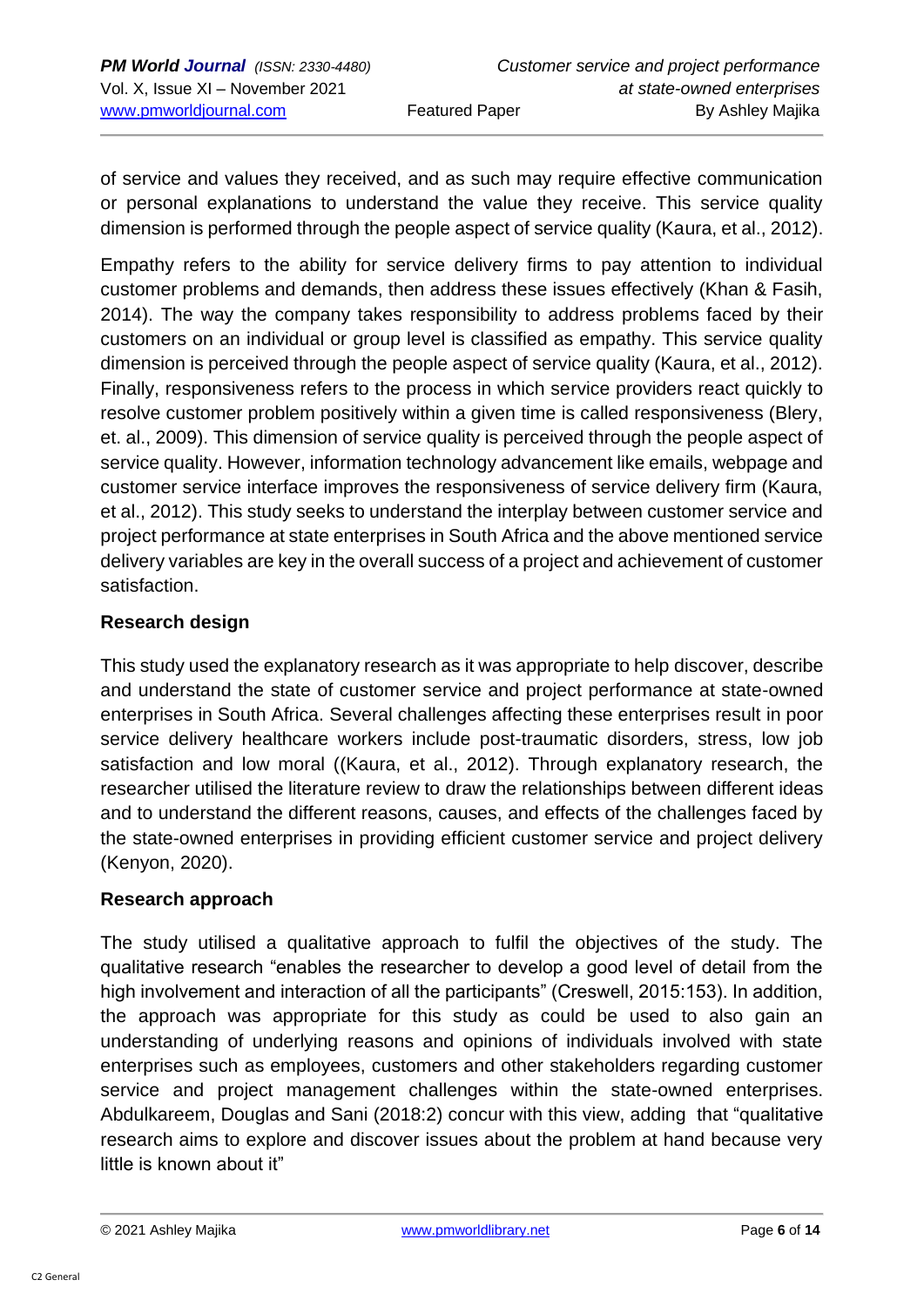### **Research method**

The study employed a scoping review method to fulfil the research objectives. The choice for this method was motivated by covid19 pandemic environment where travel restrictions and health measures imposed in many countries including South Africa could undermine effective data collection in a primary research. A scoping review is done to establish extent of coverage in literature on a given topic and offer a concise indication of the volume of the literature (Munn, Peters, Stain, Tufanaru, McArthur and Aromataris, 2018). Scoping review for this study was intended to establish types of evidence on the challenges faced by frontline healthcare workers during the covid19 pandemic in South Africa (Bragge, Clavisi, Turner, Tavender, Collie and Gruen, 2011). It also sought to identify key characteristics or factors related to these challenges or inhibitors to customer service and project management within the state-owned enterprises in South Africa (Bragge et al., 2011).

### **Search strategy for scoping review**

The researcher developed scoping review methods that included: inclusion and exclusion criteria to identify potentially relevant articles, search strategies to retrieve articles, abstract review protocols, and a system of scoring published studies for completeness. The literature search strategy was to identify all published work on customer service and project delivery. Standard search strategies involving the querying of online databases using key word search was followed. After key word search, the evaluation of the bibliographies of relevant articles will be conducted. The researcher also evaluated Websites of relevant South African state enterprises and references.

### **Strategies employed to ensure data quality and integrity**

To ensure quality and integrity of this scoping review, the researcher ensured that the review's findings were reliable. Reliability in research entails looking at the question whether a repetition of the study, using the same method but by different researchers at a different time produces the same findings (Aspers & Corte, 2019). As Silverman (2013), recommended, the researcher clearly outlined the research process and choice of theory in a transparent manner so that the outlined steps can be reproduced. Furthermore, in order to extract relevant data from the interviews, the researcher attended two interview skills workshops which were conducted by experts in the field.

### **Data analysis**

Studies or reports that were consistent with the research questions were included for the review. Studies or reports that focused on customer service and project management in general and in state enterprises in particular were considered for the review. Those which did not fall within this category were excluded from the review. The researcher charted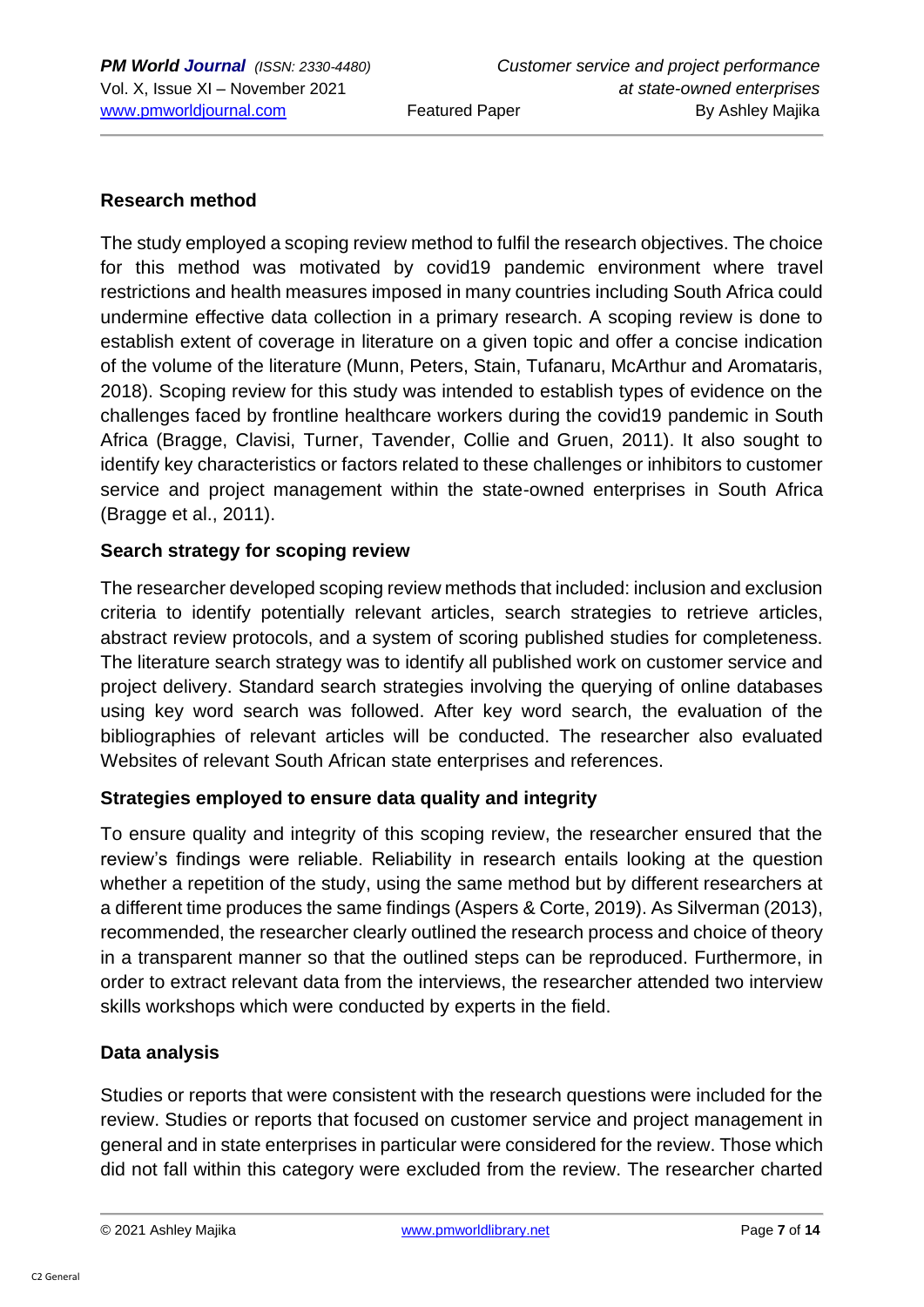the data that fitted the inclusion criteria using a chart form. The charting form allowed the researcher to extract relevant data from the literature that answered the research questions. The charted data was then summarised using a narrative approach. This method was appropriate in establishing meanings from the articles on the subject (Synder, 2019).

### **Reporting style**

The scoping of literature was followed by the identification of dominant themes that were in line with the objectives of the study. Relevant theories related to the subject were discussed in order to establish the relationship between theory and findings. Conclusions and recommendations were offered, informed by the findings.

### **Results**

The scoping review was followed by charting and narrative approach in summarising the findings. The following findings were established:

### **Lack of resources**

The literaure reveals that capacity in state-owned organisations is a huge challenge as there is a constant shortage of resources in their departments and projects. The literature further highlights that some employees are overburdened and are not working efficiently and effectively (Bhika & Pretorius, 2019). Resource constraints is the biggest issue and that is why the organisations do not have time to find out whether the clients are happy with the end product, or what lessons or improvements should be focused on. While the governmet is ambitious on embarking on many projects it mainly relies on state enterprises to assist. However, due to lack of resources the enterprises cannot take on the work load. This shortage is highlighted by Hoppli (2014) who notes that the root cause of limited resources in South Africa is a brain drain and this leaves the most organisations without skills needed to meet the challenges of economic development. The decision to appoint people who were in the "POOL" results in incompetent people poorly managing key responsibilities (Bennedict & Ukpere, 2012). The Human capital shortage in various departments as well as competence needs affects project performance and customer service.

A lack of resources in any organisation can has a huge impact. For the staff to be overallocated in terms of work and also work overtime is not a solution as it might affect the quality of the product (Dubber & Pretorius, 2016). This is one of the reasons why this organisation is experiencing poor customer service and poor project delivery. The literature shows that the organisation is not utilising this SLA to its full capacity, which results in the company losing revenue.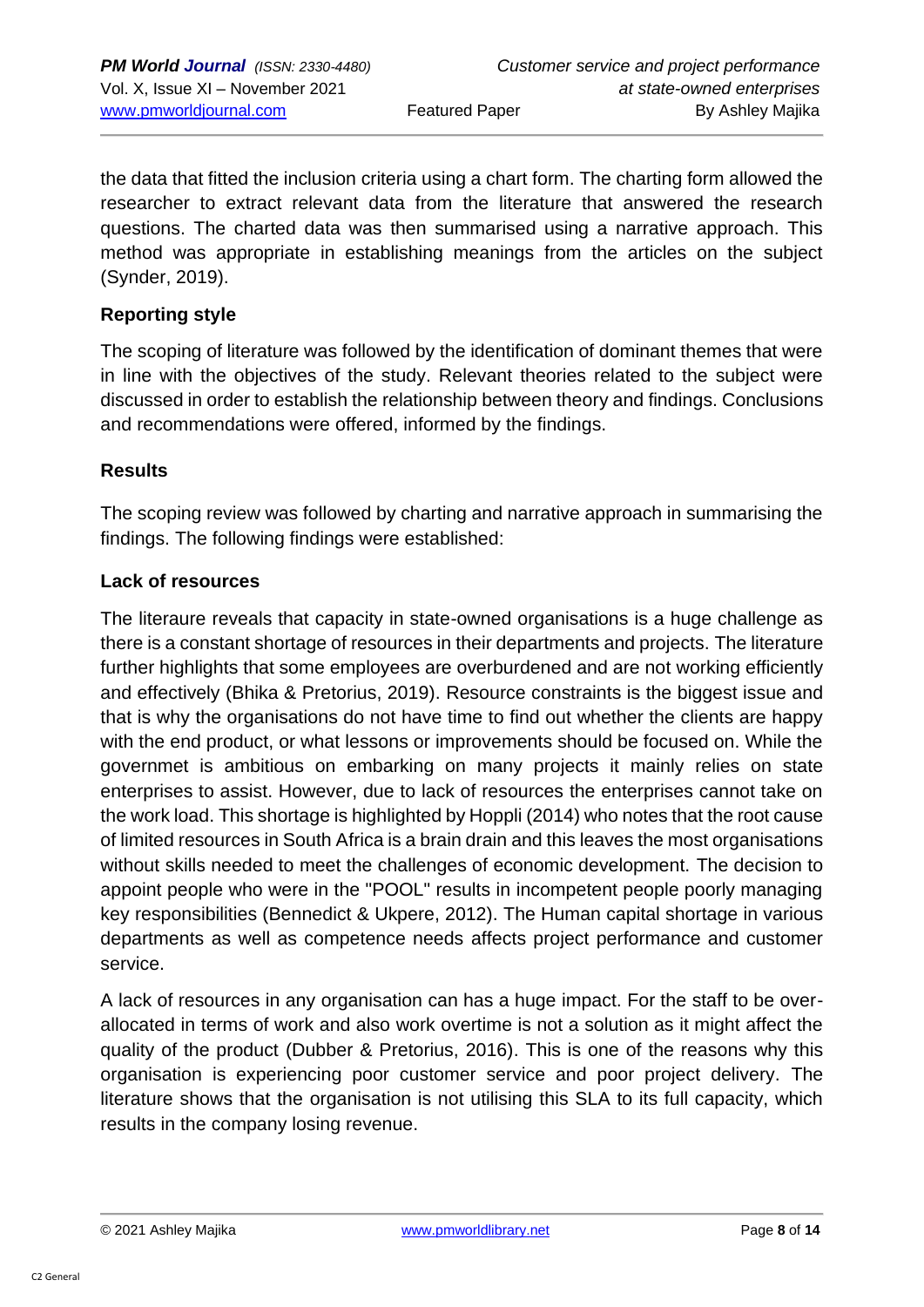### **Use of line managers in projects**

The findings from the scoping review show that separating projects from line management is one of the key challenges the organisation is facing. The definition of roles of the project manager and the line manager is in question. Currently the reporting of project managers is subjective because the project manager reports to the line managers which mean the line manager owns the report, which also brings the roles of programme managers and the maturity of project management into question (Christensen, Innstrand, Saksvik & Nielsen, 2018). According to best practice, project managers and line managers are partners. In a normal set up, both line managers and project managers play a critical role in planning, and control are at the core of an efficient and effective use of resources in projects (Anantatmula, 2010). The impact of the current setup where line managers are made to be project managers impacts negatively on projects, and customer must come first.

#### **Lack of customer service**

Customer service is another challenge in this organisation and results in poor customer service. Clients are not happy with the service that they are getting from state-owened enterprises. From the reviewed studies, the study establishes that state-owned enterprises forget that they are service providers to clients and that customer satisfaction is a key aspect. Customer service management needs to be taken seriously and project management needs to be closely knit with service management. This will ensure that strategies are agreed with clients on service offerings already strategised within state enterprises and strategies included into our service catalogue are professionally offered, designed, transitioned and managed with continuous service improvements that are tangible (Ramzi & Mohamed, 2010). The objectives are set late, and there is a lot of pressure to deliver, and lack of senior management contact with customers. According to Machando and Diggines (2013), customers usually talk more about bad experiences than good experiences, and, once a customer is lost due to bad service, it will be a lot harder to change the perception of that customer.

Delivering customer requirement is a challenge in the organisation as the literature revealed that state-owned enterprises often fail to fulfil customer requirements. From the reviewed studies, the researcher established that service management processes and project management should be integrated to ensure proper service management, employees always extend deadline and do not fulfil customers' expectations (Machando and Diggines, 2013.

#### **Process improvement**

The study establishes that state-owned enterprises face a challenge regarding process improvement. For instance, ERP templates should be tailored to better represent service delivery methodologies; project processes and procedures should be streamlined;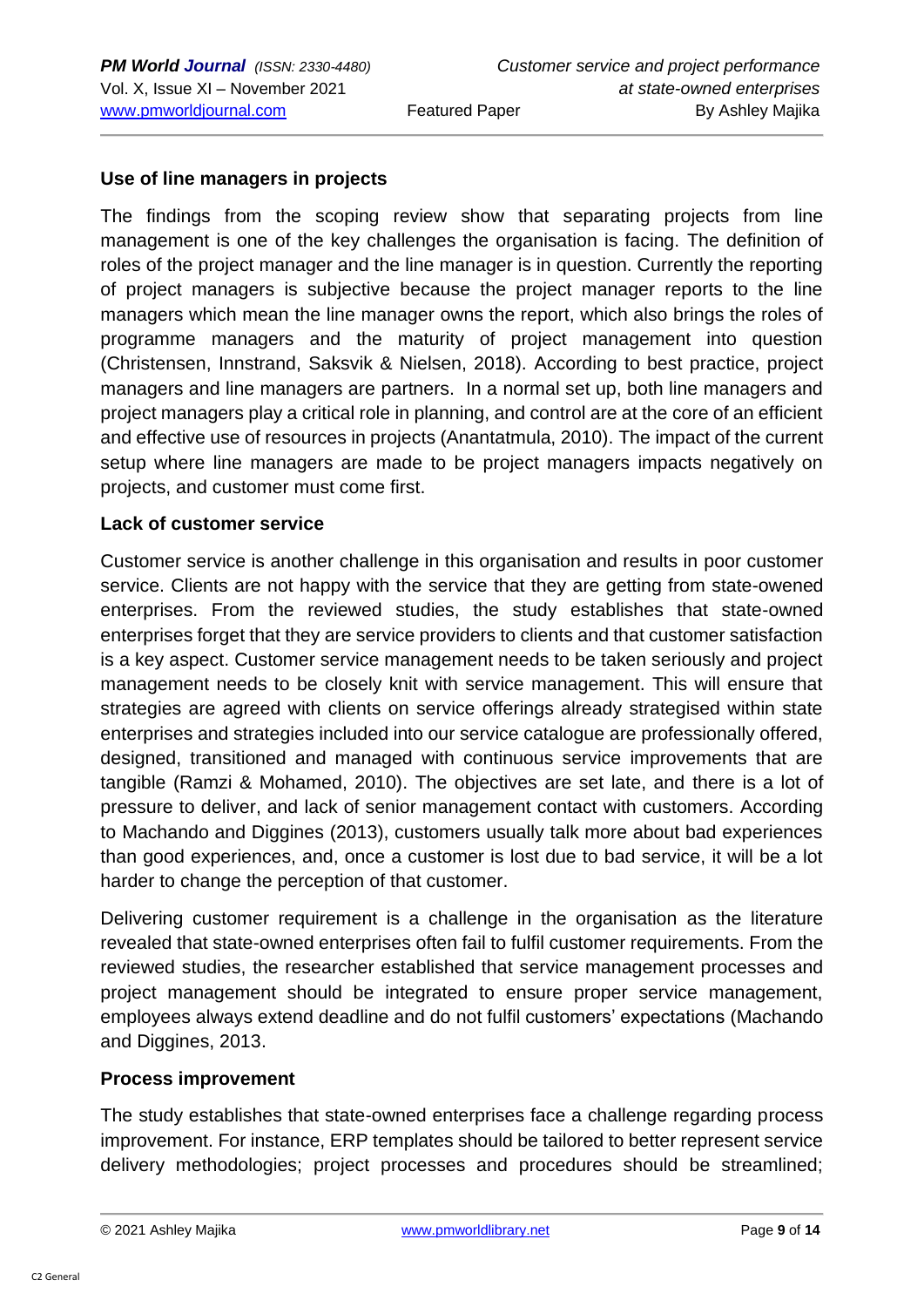clients' orders are received late from a source within the company; contracts are not in place due to obstructions in procurement; lack of communication and integration betweeen development team, implementation team and support services; internal processes and vendor contracts are not effective enough; collaboration between operations and supporting functions is lacking. With the growing use of new technologies in organisations, must continuously improve processes or they will fall into misuse or no use at all (Wysocki, 2004). These departments behave as if they are different companies; and there are long procurement processes. There is internal politics, incompetence of managers, and lack of accountability and taking responsibility by managers. Process plays an important role in any organisation and can harm the organisation if it is not properly implemented (Christensen et al., 2018).

### **Role and Responsibility of the PMO**

The review reveals that the PMO's roles are both weakened and lack responsibility. For instance, employees repeat the same mistakes; the mistake may be recorded, but not shared. There is no repository of lessons learnt through projects; accountability and responsibility of the PMO, and projects are not properly managed. These weaknesses can be understood as lack of competence. The effect of incompetence is that project completion is delayed and the set completion dates are missed (Maritato, 2012). The researcher observed that competence is a big challenge in this organisation. Even if an organisation has the best methodology and process, if it is lacking in competence, it will be difficult for the organisation to achieve better performance (van Heerden, Steyn & van der Walt, 2015). Does the organisation have the right people to do the work? Why are customers not happy with the service delivery? Why are projects failing? The competence in this organisation is in question.

### **Practical implications**

Customer service is a critical component in the overall success of a project. Therefore, the lack of customer service is closely linked to customer dissatisfaction and loss of existing and future customers to other organisations. As indicated in the findings, stateowned enterprises still struggle to satisfy customer expectations due to a number of challenges such as lack of adequate resources, lack of collaboration between line managers and project managers and lack of clearly defined roles of the PMO. As a result of these identified shortcomings, the organisation's chances of successful completion of projects within specified timelines, becomes very difficult, if not impossible.

### **Limitations and recommendations**

Currently resources are a challenge at state-owned enterprises and this need to be urgently addressed. The implementation and management of capacity planning in an organisation is vital, as capacity is the driver of any organisation. An organisation can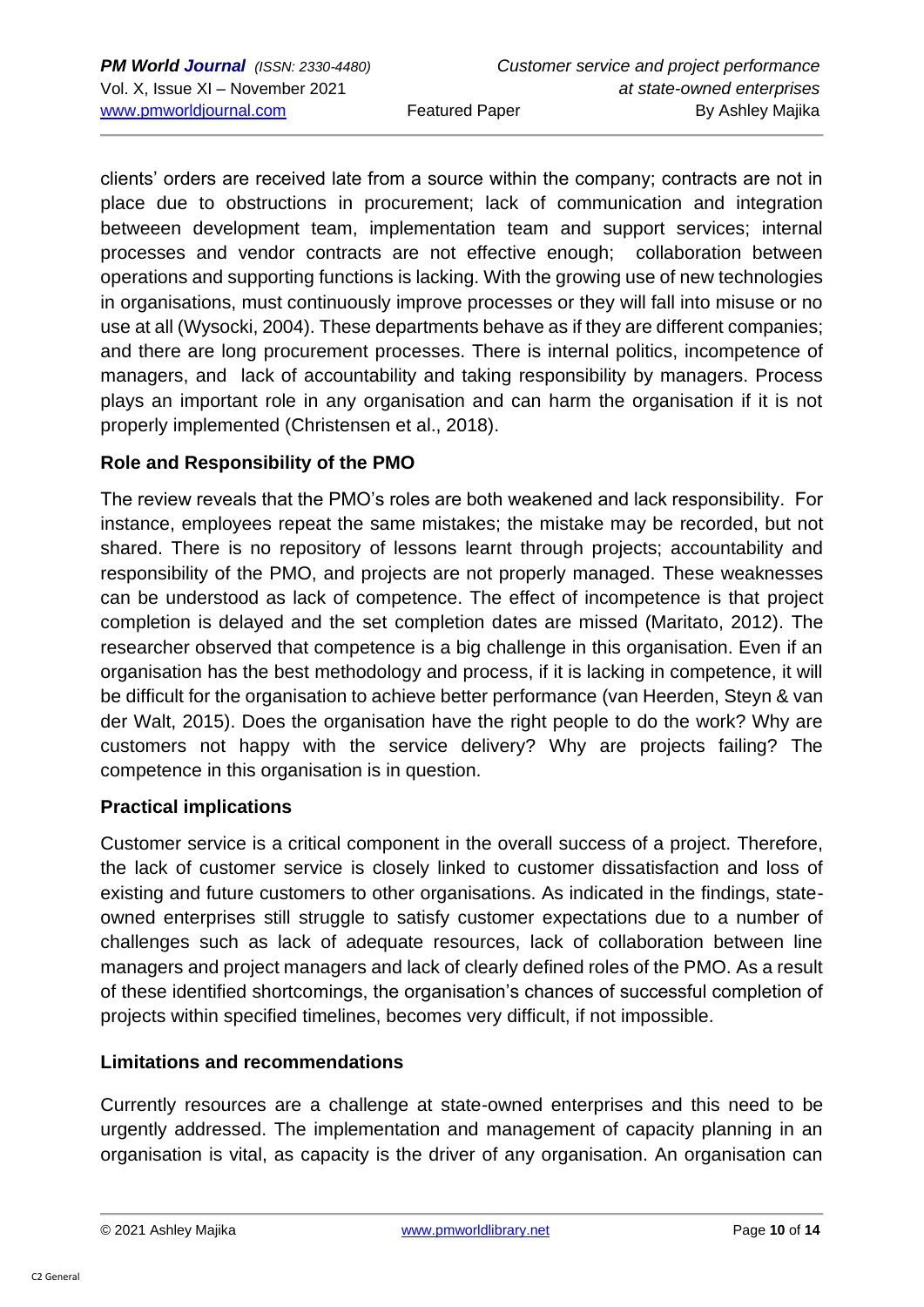have the best strategy and technology, but if it does not have the necessary capacity, its performance will decline.

The study recommends process involvement. The literature indicates that one of the challenges is delay in requesting resources, the approval of contracts and the long procurement process. The key processes that can be introduced to state-owned enterprises' methodologies to improve its effectiveness are process improvement, competence, quality improvement and resources. Based on these findings, it is clear that the organisation needs to improve its processes that will help to achieve better quality in projects.

The study also suggests that there is need to improve quality and it is evident that lack of quality is the reason why customers are not happy. The EFQM Excellence Model needs to be implemented to improve quality in the organisation. According to Tennant and Langford (2008:365), "The implementation of the EFQM framework involves the 'whole' company, and does not explicitly emphasise a project focus." The following key elements indicate the importance of EFQM: developing organisational capacity, creating a sustainable future, harnessing creativity and innovation, sustaining outstanding results, succeeding through the talent of people, leading with vision, inspiration and integrity, and adding value for customers.

### **Conclusion**

The scoping review investigated two critical variables in project efficiency and success which are customer service and project performance at State-owned enterprises in South Africa. The study established that customer service challenges are associated with poor project performance and there is an urgent need to implement capacity improvement, competence framework (proficient), EFQM framework, customer centric, the review of implementation of PMO and project management methodologies (PRINCE2).

### **References**

Anantatmula, Project manager leadership role in improving project performance. Engineering Management Journal, 22(1):11-18.

Abd-El-Salam, E. M., Shawky, A. Y., & El-Nahas, T. (2013). The impact of corporate image and reputation on service quality, customer satisfaction and customer loyalty: testing the mediating role. Case analysis in an international service company. The Business & Management Review, 3(2), 177.

Benedict, O. H & and Ukpere, W.I. (2012). Brain drain and African development: Any possible gain from the drain? *African Journal of Business Management*, 6(7), pp. 2421–2428.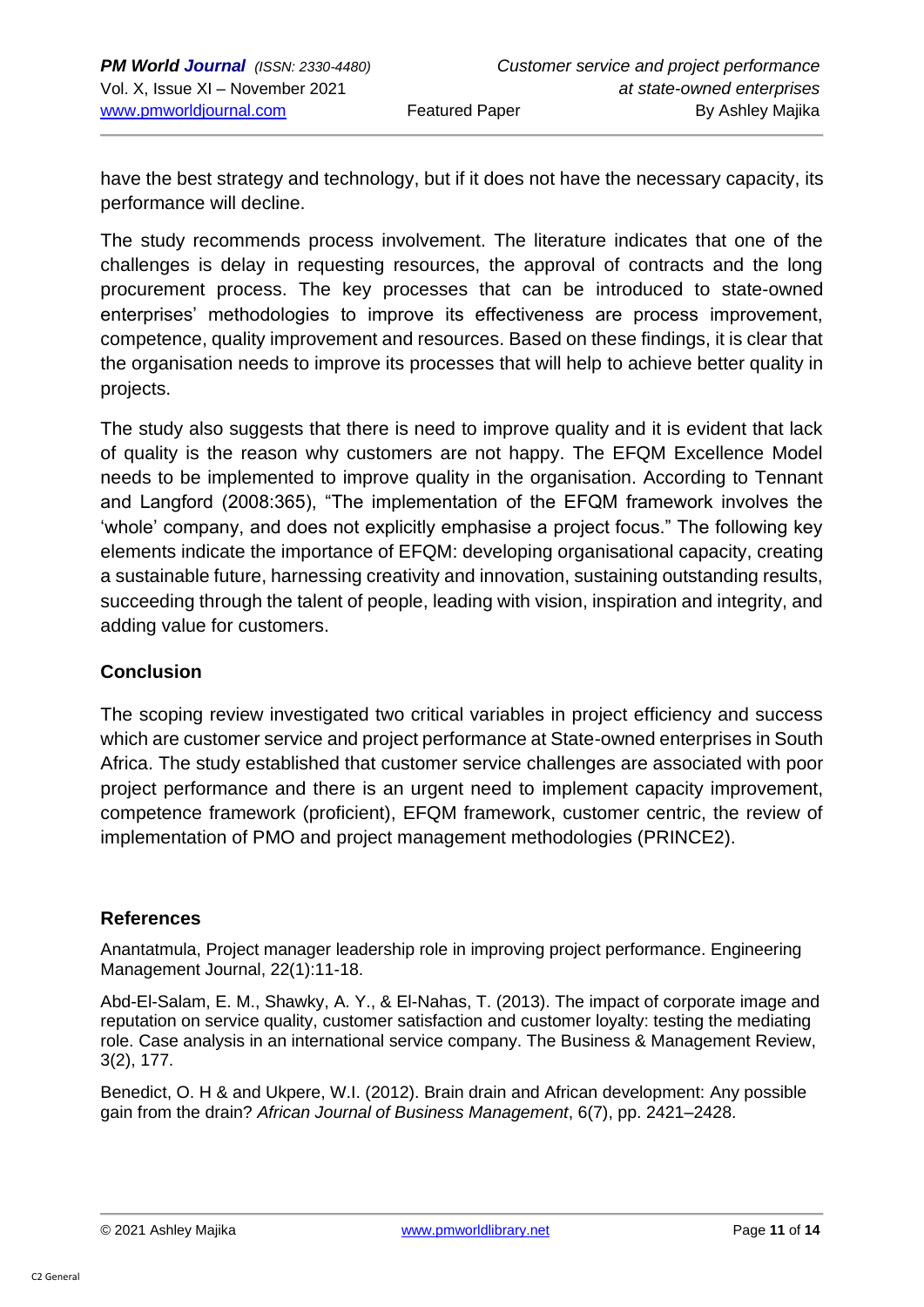Bhika, B & Pretorius, J. H. C. (2019). Challenges facing projects due to a lack of resources. Proceedings of the International Conference on Industrial Engineering and Operations Management Pilsen, Czech Republic, July 23-26, 2019

Bragge P, Clavisi O, Turner T, Tavender E, Collie A and Gruen RL. (2011). The global evidence mapping initiative: scoping research in broad topic areas. *BMC Medical Research Methodology*,11:92.

Creswell, J. W. (2015). Research Design: Qualitative, Quantitative and Mixed Methods Approaches (4th ed.). Thousand Oaks, CA: Sage.

Christensen, M., Innstrand, S. T., Saksvik, P.O. & Nielsen, K. (2018). The line manager's role in implementing successful organizational interventions – ARK as a case study. The Spanish Journal of Psychology, 21. eXX.

De Waal, A.; Kourtit, K. Performance measurement and management in practice. Advantages, disadvantages and reasons for use. Int. J. Prod. Perform. Manag. 2013, 62, 446–473

Dubber, R. J & Pretorius, J. H. C. (2016). Investigating the effects of replacing the project manager during project execution. 2016 IEEE International Conference on Industrial Engineering and Engineering Management (IEEM), Bali, 2016, pp. 1185-1189.

Goodman, J.A. Strategic Customer Service: Managing the Customer Experience to Increase Positive Word of Mouth, Build Loyalty, and Maximize Profits; AMACOM: New York, NY, USA, 2009.

Greiling D. (2010) Balanced scorecard implementation in German non-profit organisations. International Journal of Productivity and Performance Management 59: 534-554.

Heizer, J.; Render, B.; Munson, C. Operations Management: Sustainability and Supply Chain Management, 12th ed.; Pearson Education, Inc.: Essex, UK, 2017.

Kaura, V., Datta, S. K., & Vyas, V. (2012). Impact of Service Quality on Satisfaction and Loyalty: Case of Two Public Sector Banks. Vilakshan: The XIMB Journal of Management, 9(2), 65-76

Khan, M. M., & Fasih, M. (2014). Impact of service quality on customer satisfaction and customer loyalty: Evidence from banking sector. Pakistan Journal of Commerce and Social Sciences, 8(2), 331.

LeRoux K. (2009a) Managing Stakeholder Demands: Balancing Responsiveness to Clients and Funding Agents in Nonprofit Social Service Organizations. Administration and Society 41.

Machando, R. and Diggines, C. (2013). Customer Service. Claremont: Juta and Company Ltd

Munn, Z., Peters, M. D. J., Stain, C., Tufanaru, C., McArthur , A and Aromataris, E. (2018). Systematic review or scoping review? Guidance for authors when choosing between a systematic or scoping review approach. *BMC Medical Research Methodology*,18(143):2-11.

Maritato, M., 2012, Creating a PMO business case through a business analysis approach. Paper presented at PMI® Global Congress 2012 held in Vancouver, British Columbia, Canada. Available from [https://www.pmi.org/learning/library/pmo-businesscase-solution-6054.](https://www.pmi.org/learning/library/pmo-businesscase-solution-6054) Accessed on 28 September 2018.

Naidoo, V., (2014). Service quality perceptions of students at a South African University. Mediterranean Journal of Social Sciences, 5(27), 199.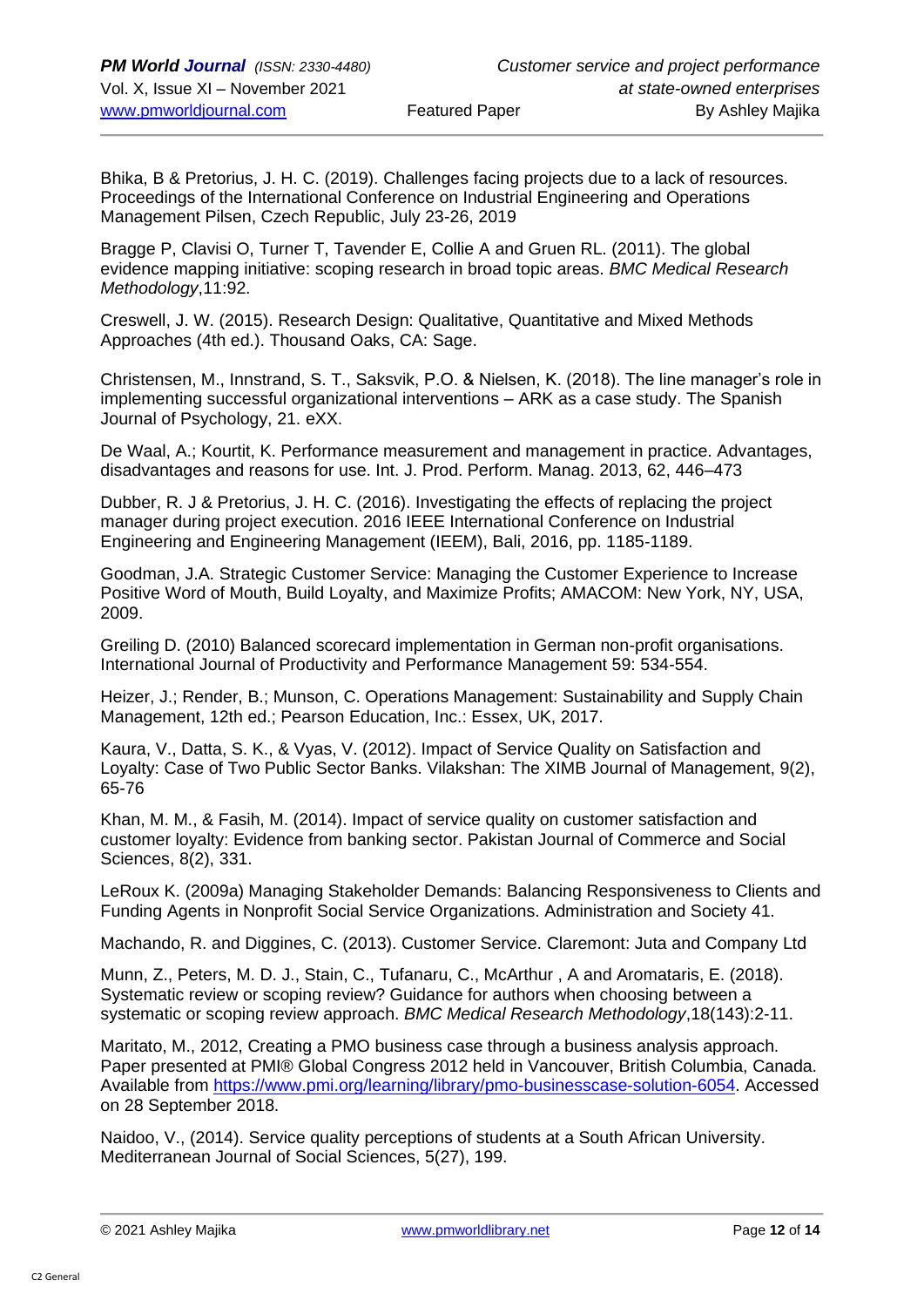Omarjee, L. (2018, October 16). Weak state entities a risk to SA's credit rating — Moody's. Mail & Guardian. Retrieved from [https://mg.co.za/article/2018-10-16-weak-state-entities-a-risk-to](https://mg.co.za/article/2018-10-16-weak-state-entities-a-risk-to-sas-credit-rating-moodys)[sas-credit-rating-moodys](https://mg.co.za/article/2018-10-16-weak-state-entities-a-risk-to-sas-credit-rating-moodys) 

Ramzi, A., Mohamed, B. (2010), Customer loyalty and the impacts of service quality: The case of five star hotels in Jordan. International Journal of Human and Social Sciences, 5(13), 886- 892

Sekaran, U. & Bougie, R. (2016). Research methods for business (7th Ed.). Sussex, UK: John Wiley & SonsJournals

Snyder, H. (2019). Literature review as a research methodology: An overview and guidelines. *Journal of Business Research*, 104: 333-339.

Tao, F. Customer Relationship management based on Increasing Customer Satisfaction. Int. J. Bus. Soc. Sci. 2014, 5, 256–26

Taylor M and Taylor A. (2014) Performance Measurement in the Third Sector: The development of a stakeholder-focussed agenda. Production, Planning and Control 25: 1370 – 1385

van Heerden, F.J., Steyn, J.W. & van der Walt, D., 2015, Programme management for owner teams- a practical guide to what you need to know, OTC Publications, Vaalpark, RSA. Available from Amazon.

Vilkaite-Vaiton, N.; Skackauskiene, I. Service Customer Loyalty: An Evaluation Based on Loyalty Factors. ˙ Sustainability 2020, 12, 2260

Wadongo B and Abdel-Kader M. (2014) Contingency theory, performance management and organisational effectiveness in the third sector. International Journal of Productivity and Performance Management 63: 680-703.